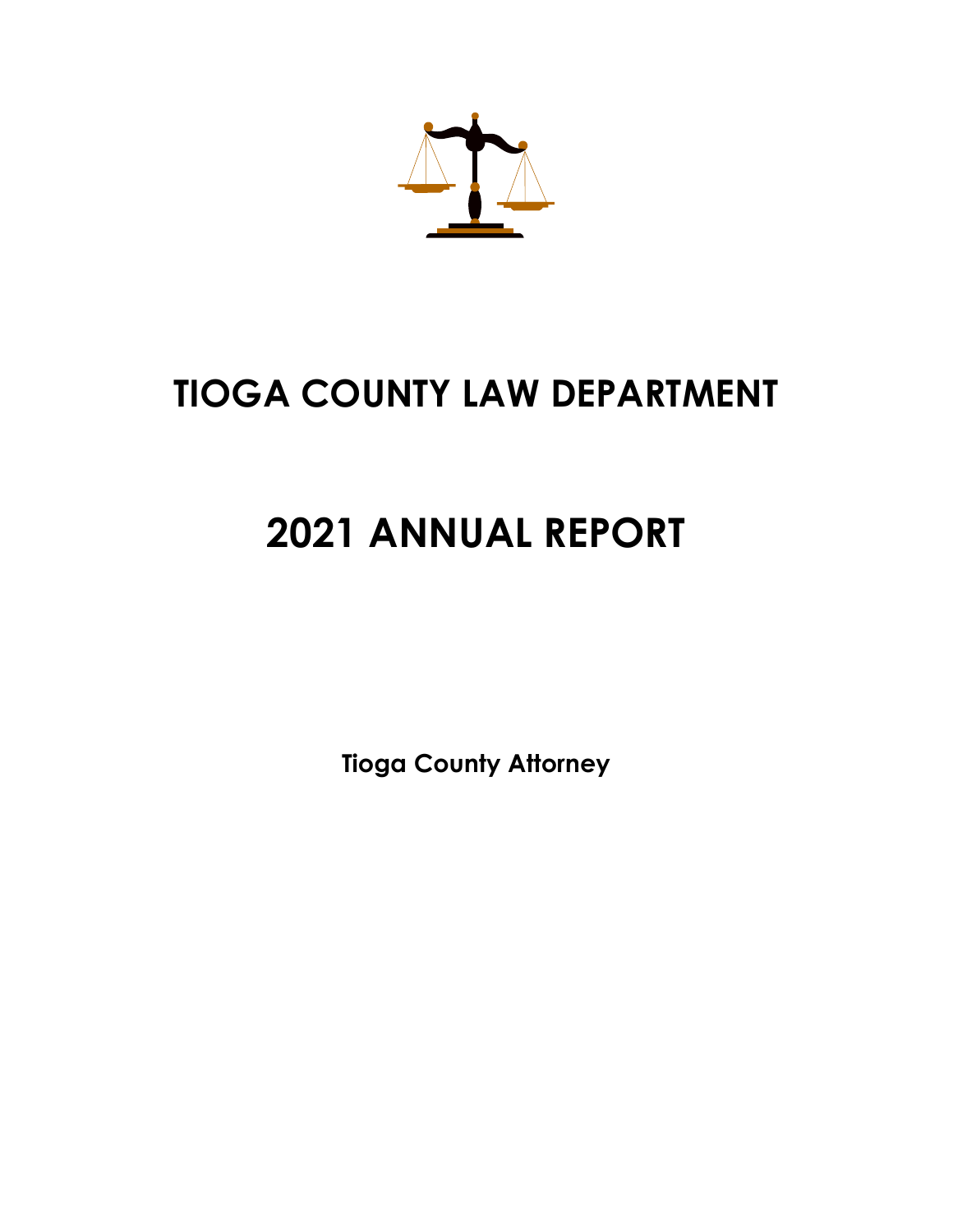### **THE YEAR IN REVIEW**

2021 was, again, a challenging year for the Tioga County Law Department as it was for everyone due to the ongoing COVID-19 pandemic.

Most, if not all, Court cases were held virtually and this format continued to work well. Throughout the year the Law department assisted the Public Health Department with issues arising from quarantine, protocols, vaccination requirements, and new masking mandates.

### **THE LAW DEPARTMENT & THE LEGISLATURE AN OVERVIEW**

New York State's County Law Section 500 provides that the County Attorney and its assistants are the legal advisors to the Legislature and to every county officer whose compensation is paid from county funds in all matters involving an official act of a civil nature. The Law Department also provides all of the legal work for the Department of Social Services, including support, abuse and neglect cases, adult protective cases, Medicaid Recovery, and prosecutes all Juvenile Delinquency Petitions.

The Law Department operates out of two offices staffed by three full-time attorneys, one part-time attorney, two confidential secretaries, two paralegals and a part-time Safety Officer.

#### **LITIGATION & CLAIMS**

The majority of civil litigation are third party claims against the County. These claims are primarily referred to our liability insurance carrier, New York Municipal Insurance Reciprocal (NYMIR), which retains outside counsel to handle the County's defense. However, the Law Department remains involved throughout the claim to supervise and act as the local contact. Any settlement or payment to the claimant is first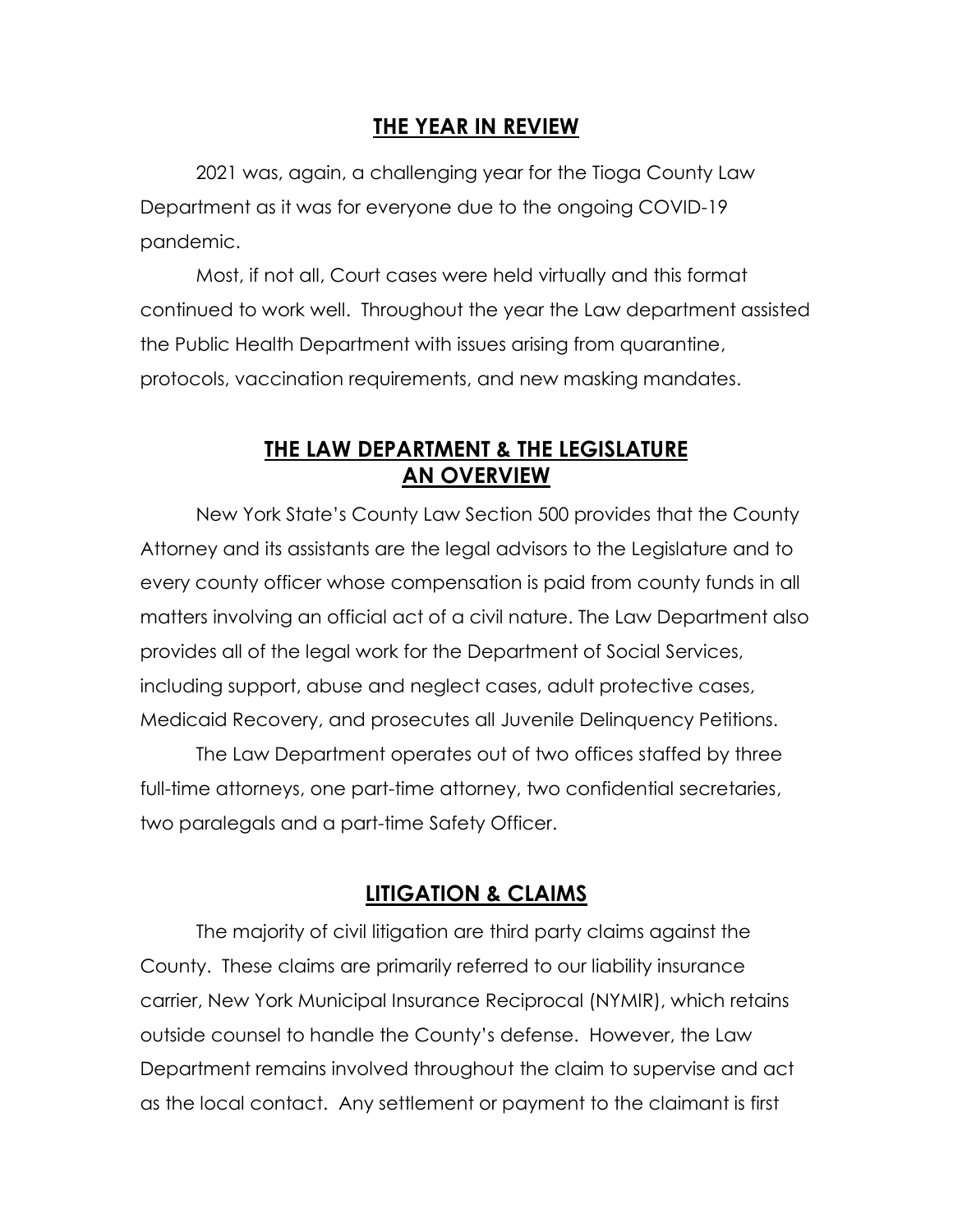discussed and agreed to by the Law Department with input from the Chair and any affected departments. There are several matters not covered by NYMIR for which the Law Department directly defends the matter or retains and supervises outside defense counsel to do so.

In 2021, the Law Department assisted outside counsel in the defense of three (3) pending claims. The County Attorney, monitors claims presented to our carrier NYMIR. In 2021, twenty (20) incident claims and three (3) Notices of Claim were referred to NYMIR.

The County Attorney heads the Loss Control Committee, whose membership includes the Personnel Officer, Benefits Manager, Safety Officer, Commissioner of Public Works and the Sheriff's Captain. The purpose of the committee is to review claims and the handling thereof, as well as pattern analyzation for ways to mitigate or deter future claims.

#### **CONTRACT/BIDDING ADMINISTRATION**

The Law Department reviews and approves as to form County and department contracts. In 2021, the Department reviewed over one hundred thirty one (131) contracts in addition to numerous grants and contract addendums which is comparable to prior years and was unaffected by the COVID pandemic. The majority of the contracts are for independent contractors with the Health and Human Services Departments.

#### **PERSONNEL**

The Law Department works with labor counsel Roemer, Wallens Gold & Mineaux and the Personnel Department in matters relating to the administration of the civil service, personnel related challenges, benefits administration issues and the administration of labor contracts and grievances.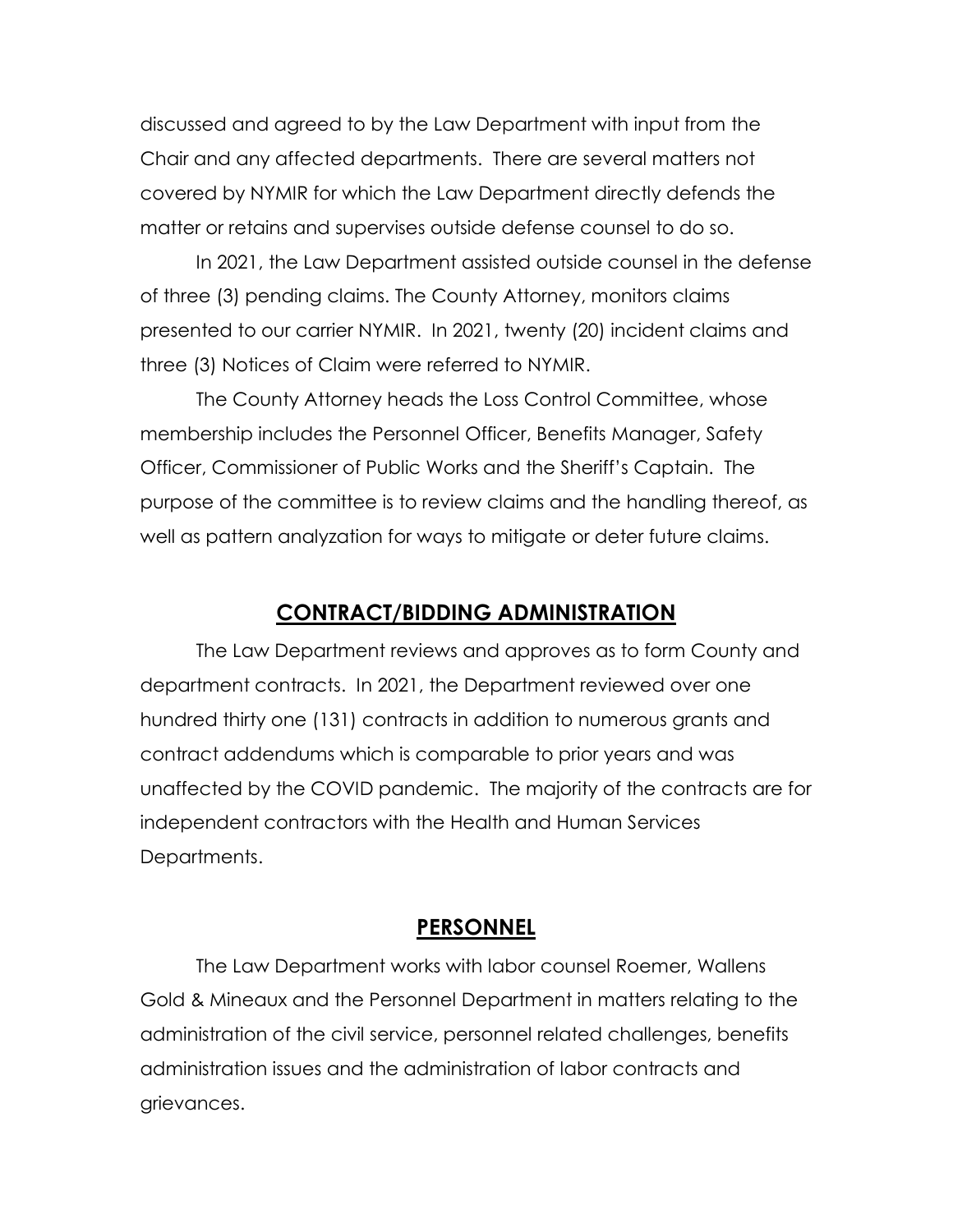#### **DSS, PUBLIC HEALTH & MENTAL HYGIENE**

The Tioga County Law Department provides daily professional, experienced legal counsel and services to all of the health and human service agencies, i.e. the Departments of Social Services (DSS), Public Health and Mental Hygiene. The Law Department has improved communications and accountability between it and these agencies.

The County Attorney attends the following monthly meetings: Youth Assessment Team, Child Advocacy Center, Executive Policy, Public Health, Leaders, Redistricting, Legislative Workshops, and quarterly administrative meetings with the Department of Social Services. The Assistant Attorneys continue to attend regular meetings with the Commissioner of Social Services, the Deputy Commissioner, managers and case workers to discuss individual cases, case management, general protocols, etc. to ensure good communication and avoid potential issues before problems arise.

Overall, 2021 was extremely busy with a high volume of child protective matters. Petition filings have become much more complicated, and the degree of neglect and abuse cases more severe. The total amount of Child Support Court appearances in 2021 was five hundred thirty two (532), Neglect / Abuse, Expungement, Juvenile Delinquency and PINS, and Fair Hearing, Article 81, and pistol permit court appearances were four hundred twelve (412) in total.

A brief synopsis of activity by the Assistant County Attorney's Office is as follows:

 Child Protective Services/PINS/JD – thirty (30) new petitions were filed, one (1) of which were abuse petitions, and three (3) emergency Order of Protection were filed.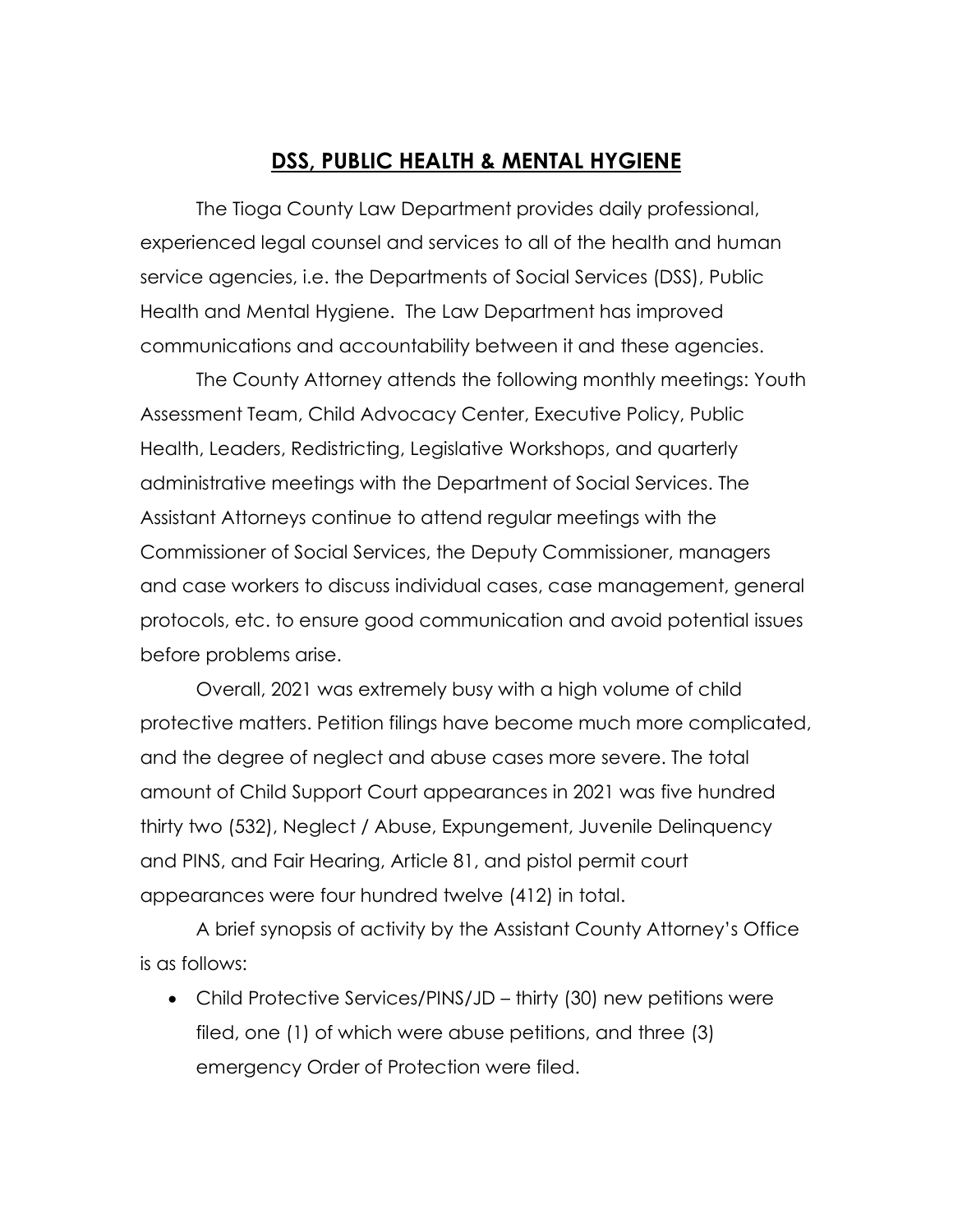- Department of Social Services three hundred fifty nine (359) Court appearances relating to modification petitions, violation petitions, Order to Show Cause proceedings, extensions of supervision, interveners, and permanency hearings.
- Child Support Collection five hundred thirty two (532) appearances before the Tioga County Support Magistrate, and referrals to the Family Court Judge.
- Miscellaneous Two (2), Article 81/17A Guardianship appearances, and forty six (46) Expungement conferences and hearing appearances.
- Pistol Permits Five (5) pistol permit petitions were filed.

The Assistant County Attorney's Office had four hundred twelve (412) court appearances relating to modification petitions, violation petitions, Order to Show Cause proceedings, extensions of supervision, interveners, and permanency hearings, compared to two hundred eighty eight (288) in 2020; five hundred thirty two (532) child support court appearances, compared to three hundred seventy two (372) in 2020; and forty six (46) expungement conferences and hearings, compared to twenty six (26) in 2020.

Despite dealing with an increased workload of thirty eight percent (38%) there were still triumphs. The following is a true story of perseverance and the impact the Assistant Attorneys and foster parents have on the children of this county. This is a story about a 15 year old boy who has been in and out of foster care for several years. The Tioga County Department of Social Services has been involved with this family since December 2014.

The Department offered extensive child protective and preventive services to the family. However, the parent failed to make significant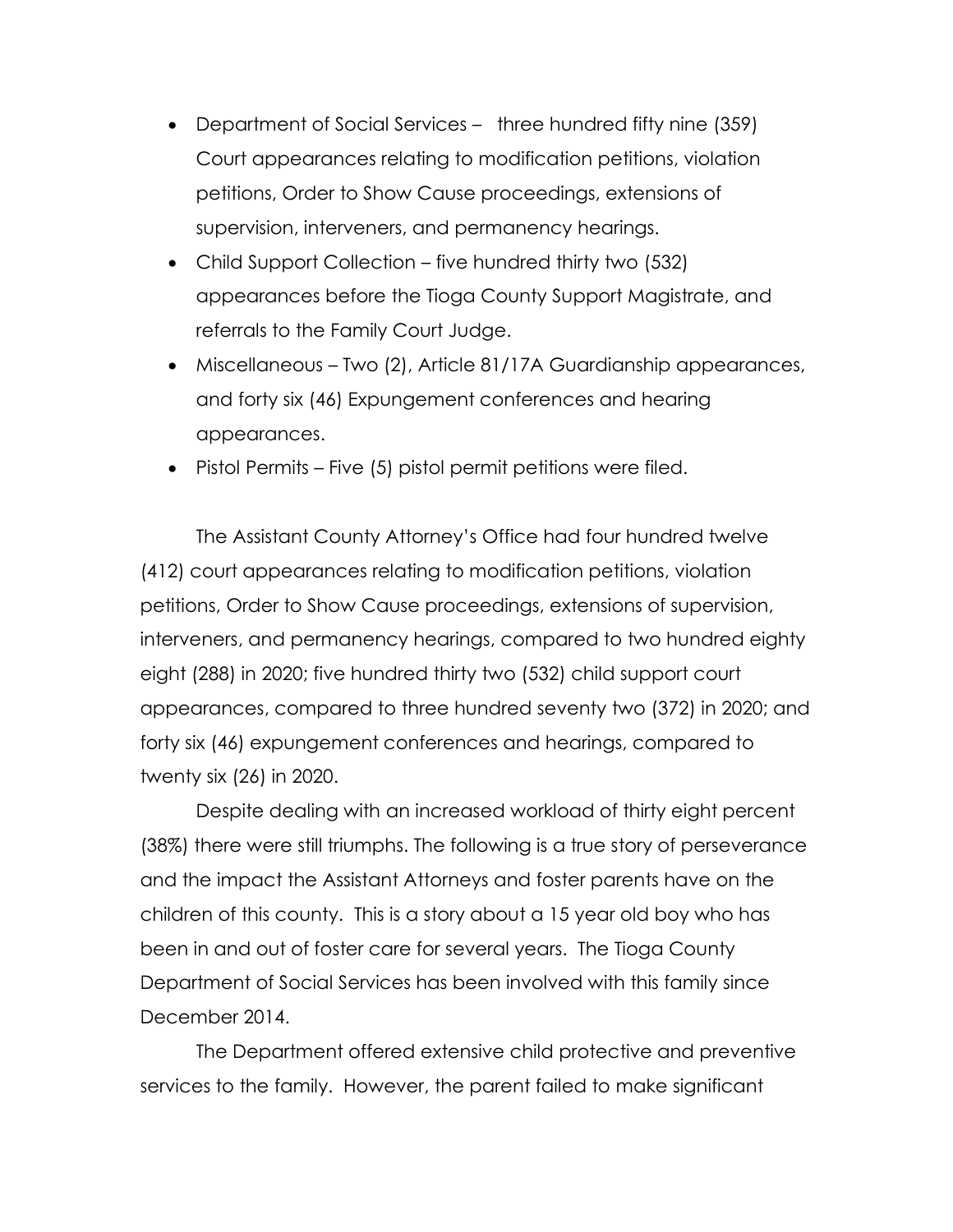progress on their court ordered services to have their children returned to their care. The home was in extreme chaos and disarray including physical confrontations between the children and the parents. The children's medical needs were not being met and the children required multiple CPEP hospitalizations due to the instability and lack of appropriate parenting and supervision in the home, thereby, placing the children at risk of immediate danger and harm.

On July 20, 2017, the child was removed from the mother's care and placed in Foster Care due to the mother's inability to care for him. On August 8, 2019, the mother surrendered her parental rights and the child was freed for adoption. On March 19, 2021, the child's father surrendered his parental rights.

On June 17, 2021, the foster parents signed the Adoptive Placement Agreement, formalizing their intent to pursue adoption. The Department has completed the necessary paperwork and is ready to file the adoption.

The child is doing very well in the foster home and is very eager to be adopted by them. He is well adjusted and sees his foster family as his family and is very bonded to both parents. He refers to the foster parents as "mom and dad" and the foster parents' biological children as "brothers and sisters." The child is able to have interaction with his biological family, as his nephew is also placed in this foster home. As a further bond to the foster family the child is requesting that his name be changed at the time of the adoption so that he may honor the foster mother's father, who has since passed away. The foster parents meet his medical, optical, and dental needs. He is doing very well in school and his grades are commendable. He is in age appropriate activities, including but not limited to track and field at school. The child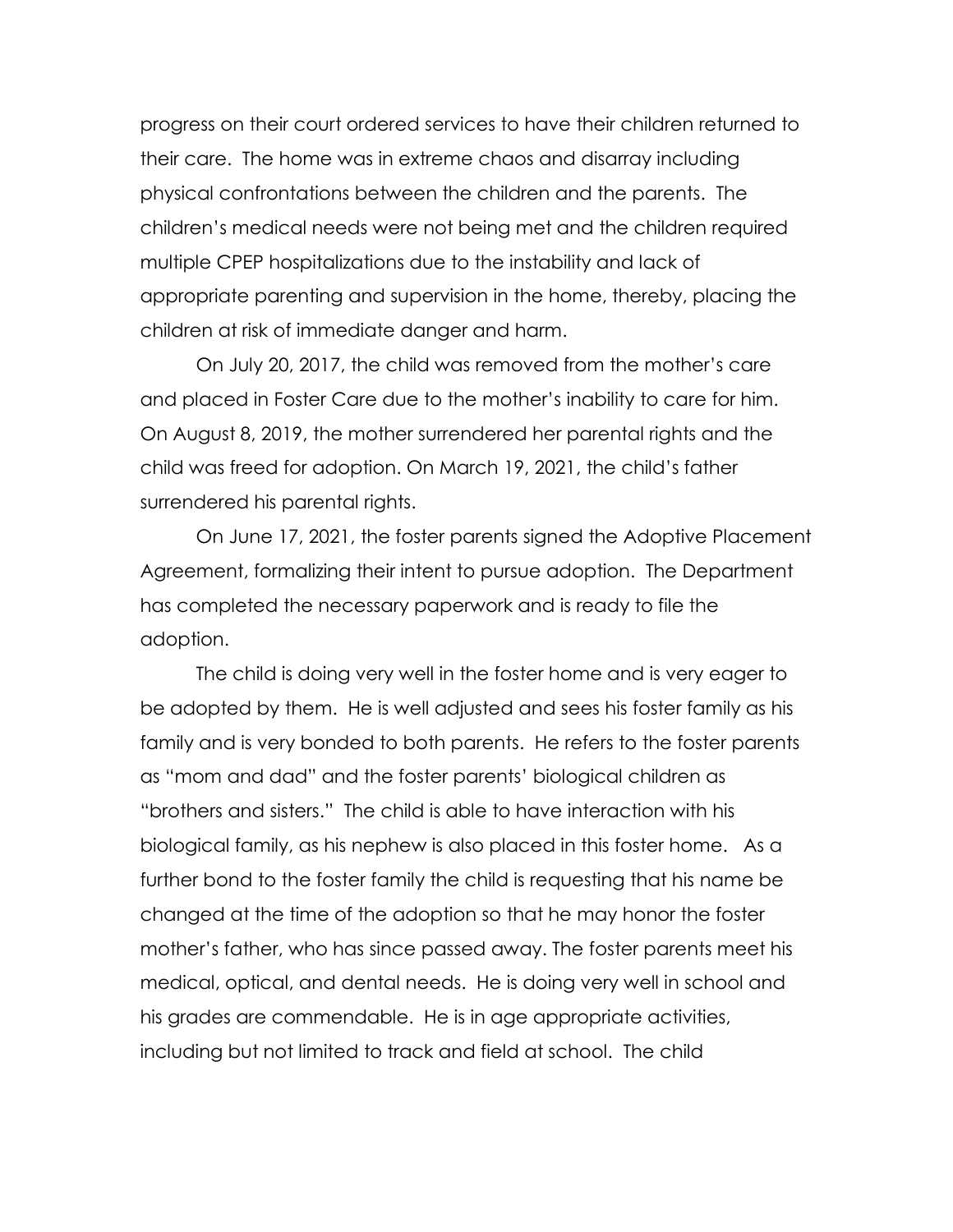participates in family birthday parties and family gatherings. The family likes to go camping and the child is allowed to bring a friend on trips. On January 7, 2022, the child was adopted and is now residing in his forever home.

#### **ARTICLE 11 TAX FORECLOSURES**

The majority of legal work for the Article 11 Tax foreclosures is performed by the County Attorney's paralegal. The Law Department reviews all documents prior to filing, however due to the pandemic and the Governor's executive order, tax foreclosure proceedings were stayed and are currently still pending.

#### **FREEDOM OF INFORMATION**

The Law Department continues to assist the Freedom of Information Officers with review and handling of these requests. There were seventy nine (79) FOIL requests filed in 2021. This number does not include FOIL requests filed with the Sheriff's Department. There were two (2) appeal hearings for denial of records in 2021.

#### **SAFETY**

The Safety Officer part-time position was filled in February after remaining vacant for several months. The Safety Officer has a master's degree in Occupational Safety and Health and over eight (8) years' experience in the safety field. The Safety Officer investigates all workplace violence claims and county incidents making recommendations accordingly. The Safety Officer has weekly meeting with the Department of Public Works to ensure PESH and OSHA compliance and can frequently be found on job sites ensuring safe work practices are utilized. The Safety Officer also maintains and ensures all county employees have completed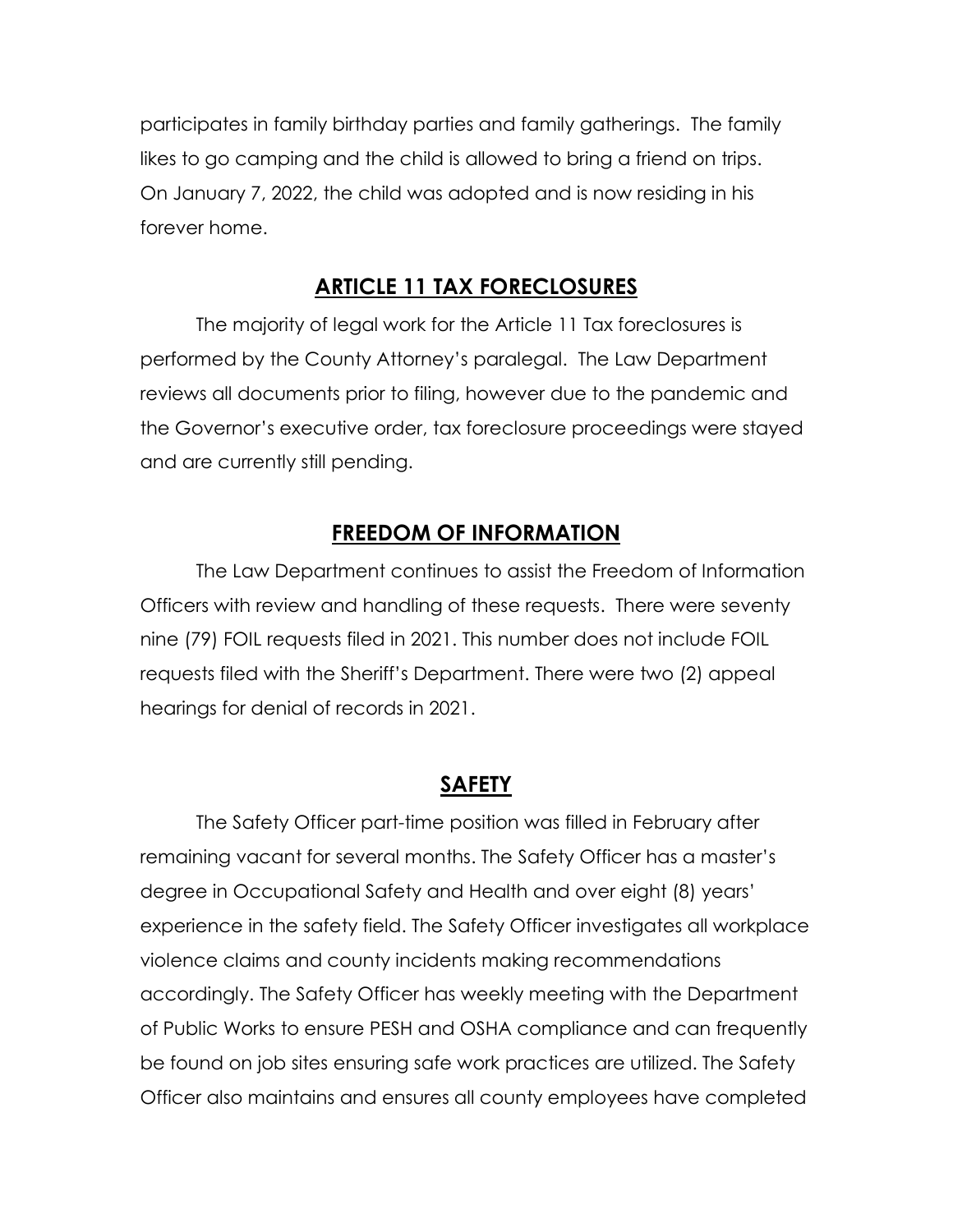driver training and oversees medical, hearing and drug testing. Due to the large amount of work this position entails the Safety Officer position will become full time in 2022.

#### **CONTINUING EDUCATION/ASSOCIATIONS**

The Law Department considers continuing education to be a priority in providing expert legal service to the County. The County Attorney belongs to the New York State Bar Association, County Attorneys Association [CAASNY], Broome County Bar Association and reviews regular updates from those associations. In addition, the County Attorney frequently attends Continuing Legal Education Programs sponsored by the Broome County Bar Association and the Western County Attorney meetings. The County and Assistant Attorneys have also attended extensive trainings and meetings for the Family First Prevention Act. This Act reforms federal financing to prioritize family based foster homes over residential care with a goal of reducing the lengths of stay and to prevent reoccurrence of placement. In order to be eligible for reimbursement of IV-E funds strict timelines need to be followed if a child is placed in a Qualified Residential Treatment Program.

The Assistant Attorneys regularly attend conferences related to their specific issues, including attendance at CAASNY and New York State Public Welfare Association conferences, seminars on pre-trial and trial skills, sex abuse, support collection, Medicaid eligibility, Medicaid recovery, family court matters and Article 81 Guardianships.

#### **POOR PERSON APPLICATIONS**

The County Attorney's Office reviews and provides the Supreme Court with recommendations for the Applications for Poor Persons for a waiver of filing fees in civil proceedings. This office is required to calculate